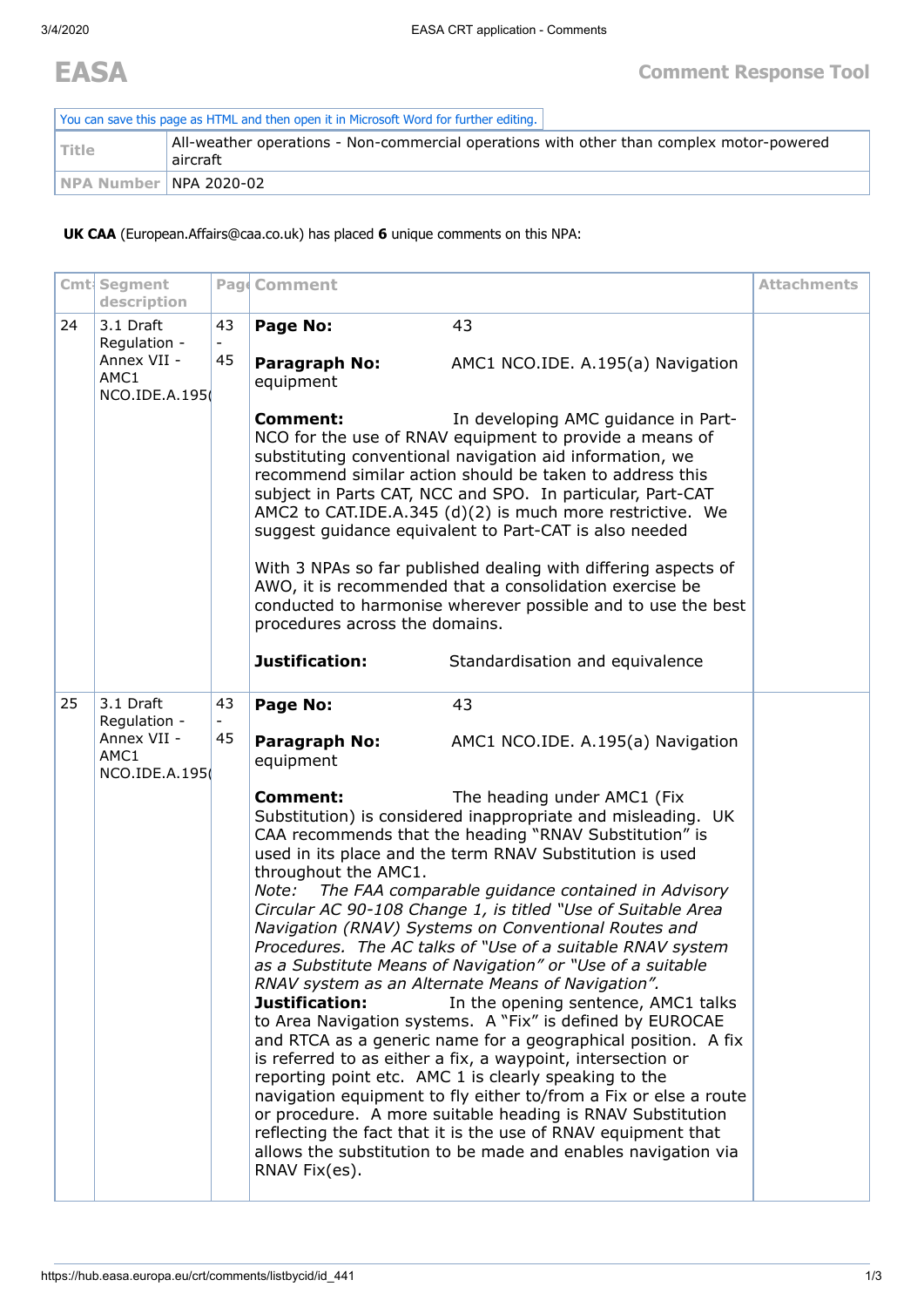|    | Cmt Segment<br>description           |                                                                                                                                                                                                                                                                                                                                                                                                                                                                                                                                                                                                                                              | Pag Comment                                                                                                                                                                                                                                                                                                                                                                                                                                                                                                                                                                                                                                                                                                                                                                                                                |                                   | <b>Attachments</b> |
|----|--------------------------------------|----------------------------------------------------------------------------------------------------------------------------------------------------------------------------------------------------------------------------------------------------------------------------------------------------------------------------------------------------------------------------------------------------------------------------------------------------------------------------------------------------------------------------------------------------------------------------------------------------------------------------------------------|----------------------------------------------------------------------------------------------------------------------------------------------------------------------------------------------------------------------------------------------------------------------------------------------------------------------------------------------------------------------------------------------------------------------------------------------------------------------------------------------------------------------------------------------------------------------------------------------------------------------------------------------------------------------------------------------------------------------------------------------------------------------------------------------------------------------------|-----------------------------------|--------------------|
| 26 | 3.1 Draft<br>Regulation -            | 43                                                                                                                                                                                                                                                                                                                                                                                                                                                                                                                                                                                                                                           | Page No:                                                                                                                                                                                                                                                                                                                                                                                                                                                                                                                                                                                                                                                                                                                                                                                                                   | 43                                |                    |
|    | Annex VII -<br>AMC1<br>NCO.IDE.A.195 | 45                                                                                                                                                                                                                                                                                                                                                                                                                                                                                                                                                                                                                                           | Paragraph No:<br>equipment                                                                                                                                                                                                                                                                                                                                                                                                                                                                                                                                                                                                                                                                                                                                                                                                 | AMC1 NCO.IDE. A.195(a) Navigation |                    |
|    |                                      |                                                                                                                                                                                                                                                                                                                                                                                                                                                                                                                                                                                                                                              | <b>Comment:</b><br>Notwithstanding the UK CAA<br>comment on AMC1 NCO.IDE. A.195(a) subparagraph (e)<br>regarding practicality and viability of the pilot-in-command<br>responsibilities, it is unclear whether there are any plans to<br>develop additional training to be defined before a pilot-in-<br>command can apply RNAV substitution<br>In providing a means of substituting conventional guidance,<br>we recommend there should at least be Theoretical Knowledge<br>and practical training identified for such applications. If<br>nothing else, the pitfalls from mis-application of RNAV<br>Substitution need to be incorporated in relevant training<br>programmes as well as "specific-to-type" equipment<br>familiarisation<br>Justification:<br>Assurance of correct and safe<br>application of procedures |                                   |                    |
| 27 | 3.1 Draft<br>Regulation -            | 43                                                                                                                                                                                                                                                                                                                                                                                                                                                                                                                                                                                                                                           | Page No:                                                                                                                                                                                                                                                                                                                                                                                                                                                                                                                                                                                                                                                                                                                                                                                                                   | 44                                |                    |
|    | Annex VII -<br>AMC1<br>NCO.IDE.A.195 | 45                                                                                                                                                                                                                                                                                                                                                                                                                                                                                                                                                                                                                                           | Paragraph No:<br>equipment subparagraph (e)                                                                                                                                                                                                                                                                                                                                                                                                                                                                                                                                                                                                                                                                                                                                                                                | AMC1 NCO.IDE. A.195(a) Navigation |                    |
|    |                                      | <b>Comment:</b><br>Without the use of specialised<br>navigation data base tools, the UK CAA questions the<br>practicality and viability of the pilot-in-command<br>responsibilities regarding assuring either the correctness of<br>the coordinates of any fix or verifying waypoint sequence,<br>reasonableness of track angles, and distances of any overlay<br>procedure used. On more modern equipment with full<br>depiction of procedures on moving map displays, this may<br>indeed be possible, but accounting for early models of (E)TSO-<br>C129a and (E)TSO-C146() equipment, it is difficult to see how<br>this can be achieved. |                                                                                                                                                                                                                                                                                                                                                                                                                                                                                                                                                                                                                                                                                                                                                                                                                            |                                   |                    |
|    |                                      |                                                                                                                                                                                                                                                                                                                                                                                                                                                                                                                                                                                                                                              | Justification:                                                                                                                                                                                                                                                                                                                                                                                                                                                                                                                                                                                                                                                                                                                                                                                                             | Clarity of purpose and intent     |                    |